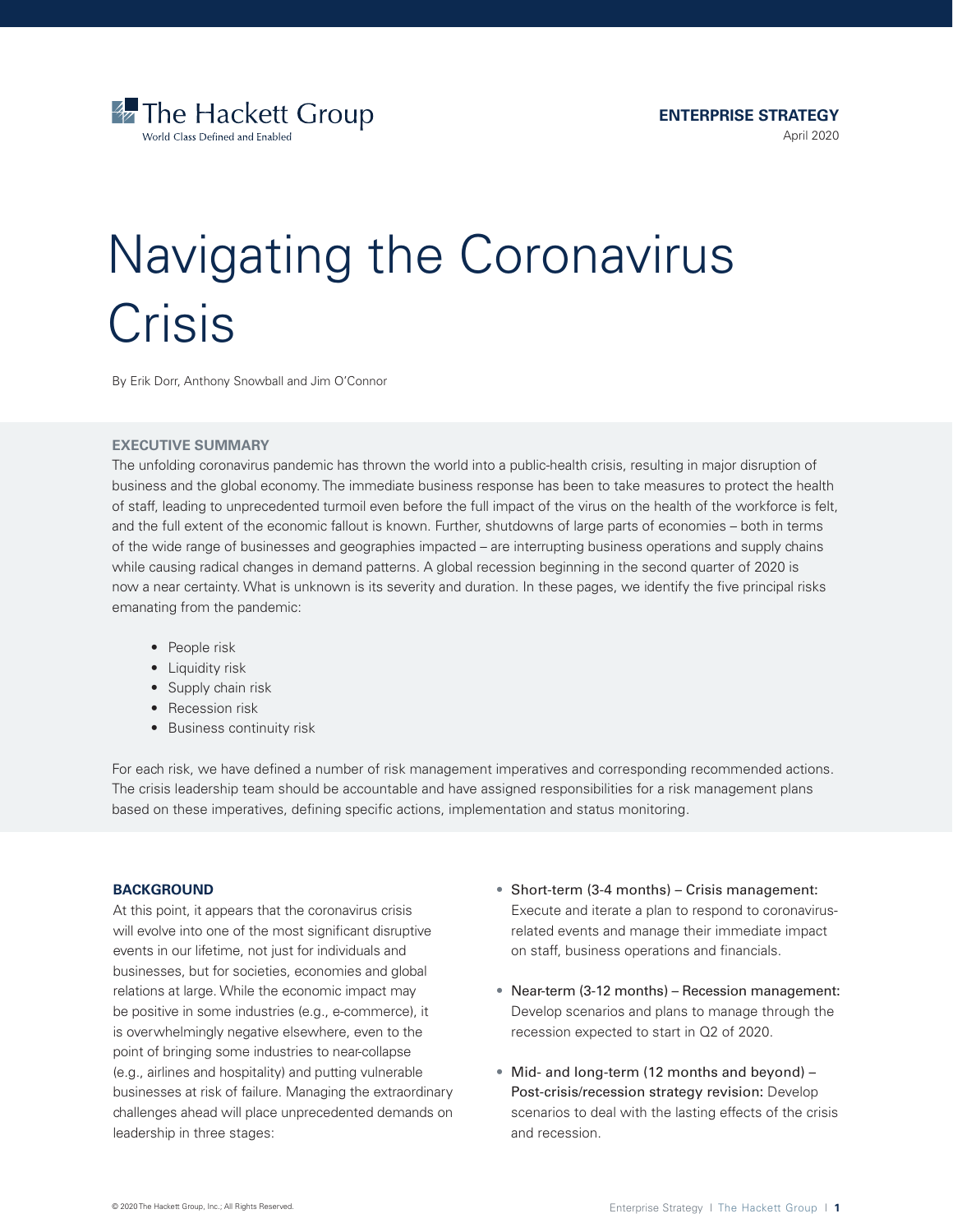# Mid- and long-term: Post-crisis and recession business strategy update

Business conditions will most likely never return to their pre-crisis state. Global economic and political relations will be different, as will value chains, operating models, industry structures and possibly even financial markets. During this period, leadership should not be trying to update the business strategy.

However, once the crisis subsides and its consequences become clearer, companies must update their strategies in ways that help them adapt to new realities. This will present threats as well as strategic opportunities. The most agile companies will be able to adapt the fastest, letting them seize opportunities quickly and thrive as a result. The following factors should be considered:

- Supply chain: The crisis has been a wake-up call about supply chain exposure for many companies, and probably will result in permanent changes in global supply chain design.
- Agility: The crisis will have driven home the critical importance of enterprise agility, resulting in acceleration of structural changes to the operating model, including agility-improving digital transformation.
- Globalization: Changes in political and public sentiments about (and between) countries may cause companies to rethink their global strategies.
- M&A: Acquisition opportunities for the strongest companies and a need for divestitures among the hardest-hit will change the competitive landscape.
- Financing: Possible bailout conditions, uncertainty about financial markets, and access to both debt and equity financing may require structural changes in financing strategies.
- Talent: Downsizing in most industries during the coming recession will involve hard decisions about which staff to retain and which to let go. Choices made will have a permanent impact on companies, so should be made very deliberately and strategically.
- Business continuity: Companies will need to fundamentally reassess their risk exposure and business continuity plans.
- Government regulation: It is highly probable that new government regulation will come out in the aftermath of the crisis, most of it industry-specific. Depending on industry, this may force a revision of business strategies. For example, restrictions on global trade may require supply-chain design changes, and environmental health and safety regulation may force updates to labor policies.
- Political landscape: Permanent change to the political landscape and institutions will occur, including the European Union, resulting in farreaching strategic consequences for companies operating in or trading with EU member states.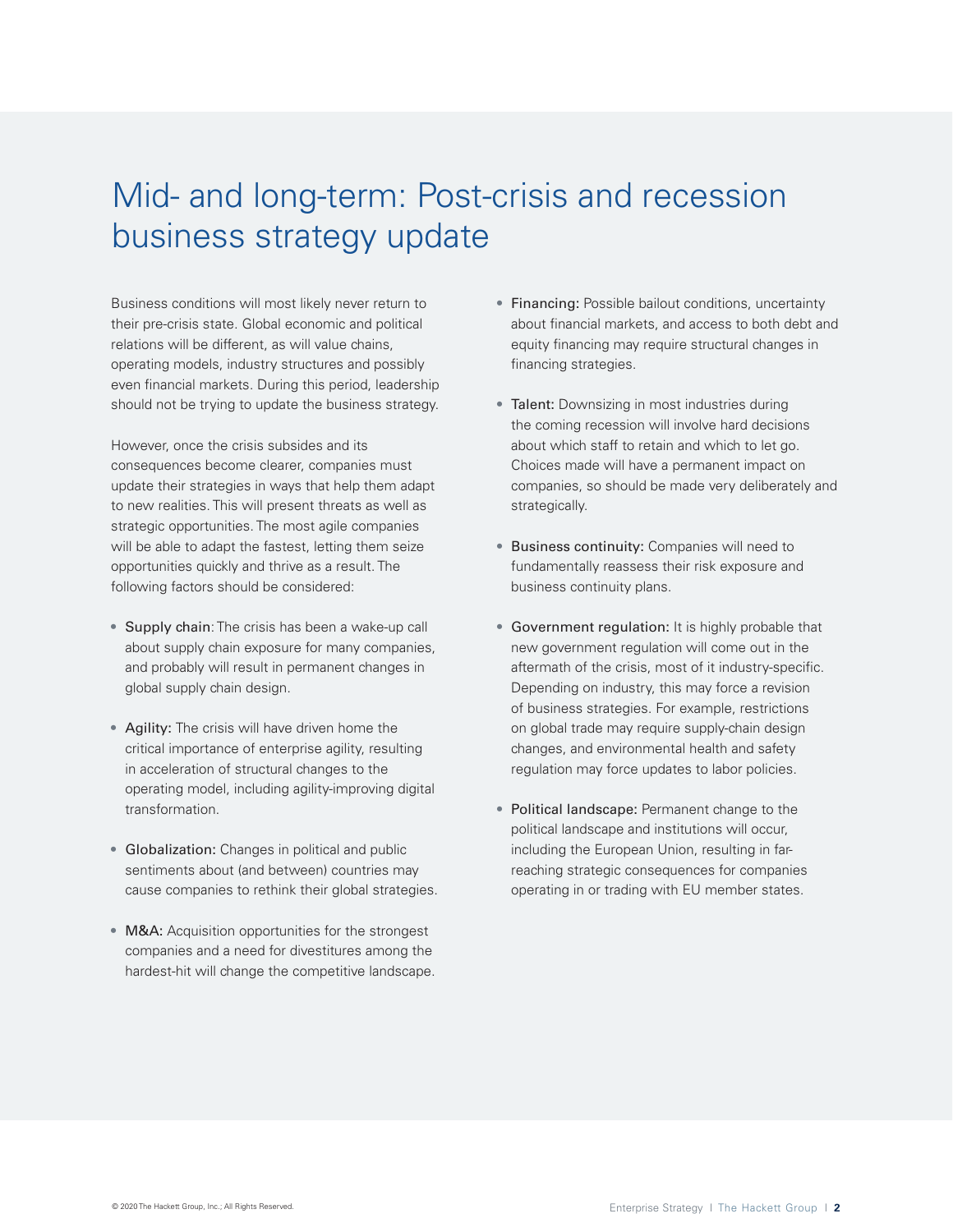In this report, we will focus on the short- and nearterm periods. While business leaders must manage through the immediate crisis, they must also start developing or updating scenarios and contingency plans appropriate for the mid and longer term. In fact, the crisis may trigger a chain of events that result in a meltdown of financial markets, major social unrest, or any number of other unparalleled challenges. In this case, crisis conditions will persist after the virus has been brought under control. We are in uncharted territory, so while hoping for the best, management must also be prepared for the worst.

We refrain, too, from speculation about the publichealth aspects and political dimension of the unfolding pandemic, as well as the depth and duration of the recession ahead. There are simply too many uncertainties to develop assumptions with any level of reliability at this point. Instead, in these pages we analyze the risks companies face now, and offer recommendations on how to prepare for and respond to them.

#### **CRISIS LEADERSHIP**

To respond adequately, companies should have deployed crisis leadership plans by now, including response teams' roles with defined accountabilities and decision-making authority. Specifically, all companies should have established a CEO-led, cross-functional, executive-level team to govern crisis response. The crisis leadership governance model should balance the need for alignment and central coordination with the need for speed of decisionmaking, factoring in company and industry risk exposure and the existing decision-making culture.

The crisis leadership team is accountable for creating and executing an employee communications plan to convey important company policy, plus health and safety guidelines from credible sources (e.g., CDC, WHO). It should report company status and provide updates as often as necessary to stay ahead of developments. In addition, it should take ownership of analysis of risks and risk exposure, and the development (or updating of existing) plans to manage each type of risk discussed in the next section. Because the risks are interdependent, it is essential that plans and actions be aligned and coordinated.

In coming weeks and months, important lessons about crisis leadership effectiveness will be learned and tested. These should be leveraged to fine-tune the crisis leadership and governance models. To ensure quick propagation of best practices that may be emerging in real time, companies should interact with industry peers and trading partners; work with trusted external advisors; and consult with government bodies.

#### **THE HACKETT CORONAVIRUS RISK FRAMEWORK**

We present the following framework for crisis management, risk analysis, planning and response (Fig. 1). Companies must have a clear understanding of the five types of risk and their main dependencies, recognizing that exposure to each type of risk varies by industry and individual company. This understanding should be the basis for planning and execution of these plans under different types of scenarios, reflecting different levels of severity of business impact. Crisis and risk management plans should account for different scenarios and define triggers for each.

#### FIG. 1 Crisis leadership and risks



Source: The Hackett Group

#### **THE AGILITY ADVANTAGE**

Companies that strengthened their leadership and operational agility after the Great Recession are far better positioned than others to manage through the current crisis. Hackett research underscores the importance of enterprise agility and agility of individual business functions for companies' ability to withstand disruption.

More than ever, superior agility pays off. Specific examples abound: Access to cloud-based systems enables virtualization of work and rapid transition to home working; flexible teams let companies shift resources to the activities with the highest value; digitization both decouples work from physical locations and strengthens the ability to load-balance capacity.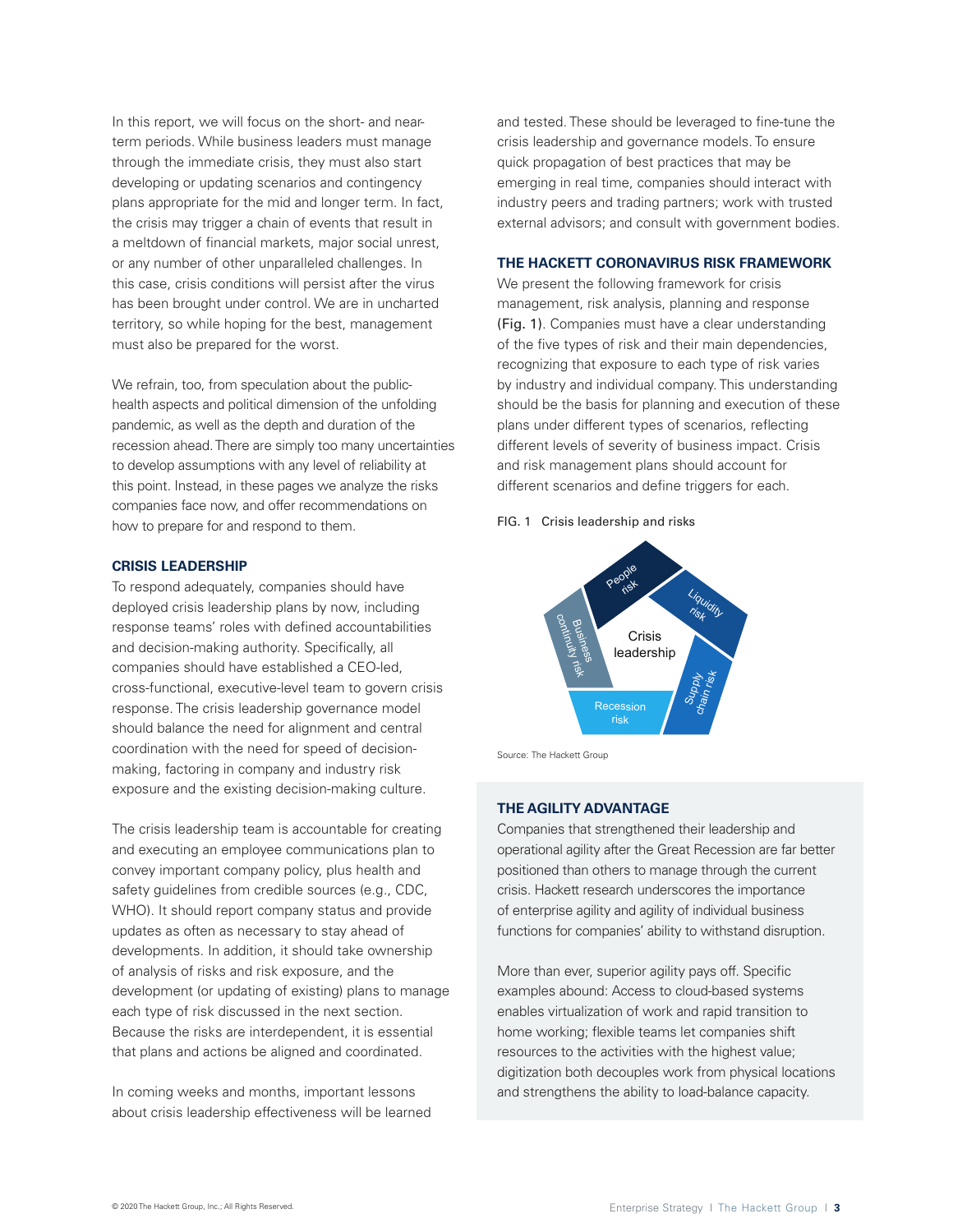# **PEOPLE RISK**

The pandemic poses a threat to the physical health of employees. Companies may lose them for an extended period as they recover; worse, some of them may perish. Leadership continuity is also vulnerable, so contingency plans must be put in place to mitigate the risk of leaders becoming incapacitated.

Staff will experience high levels of stress due to fears about losing income, the health of loved ones, and isolation during social distancing. These fears may well materialize for many. As a result, the virus may have a debilitating effect on productivity and engagement.

Many companies, after managing through the most immediate people-related challenges, will be forced to lay off employees in response to the recession. Such reductions always carry the risk of permanently losing key skills and talent. A concerted response, requiring the development, communication and implementation of a set of policies, led by the HR organization and sponsored by senior management, is a critical element of preparations for this inevitable next phase.

Four people risk management imperatives are featured below (Fig. 2). The crisis leadership team should be accountable and have assigned

#### FIG. 2 People risk management imperatives

| Maintain employee health                    | Companies continuing to operate workplace facilities should take extra precautions to ensure employee safety<br>and continually reassess to identify any additional steps needed to prevent the spread of the virus. These<br>should comply with all workplace health and safety regulations. Considerations may include travel restrictions,<br>separations/rotations of workers in critical roles or temporary shutdowns of facilities. Health and wellness<br>policies should extend to issues potentially faced by virtual workers. As the number of people working from<br>home is exploding, companies must stay abreast of emerging best practices in health and wellness and<br>adjust policies accordingly.                                                                                               |
|---------------------------------------------|--------------------------------------------------------------------------------------------------------------------------------------------------------------------------------------------------------------------------------------------------------------------------------------------------------------------------------------------------------------------------------------------------------------------------------------------------------------------------------------------------------------------------------------------------------------------------------------------------------------------------------------------------------------------------------------------------------------------------------------------------------------------------------------------------------------------|
| Review employee paid<br>time off policies   | Consider adapting absence and PTO policies to recognize the unique challenges that the coronavirus presents<br>to employees and their families. For example, some organizations are adjusting, at least temporarily, the<br>number of allowable PTO or sick days; others are using more discretion in excusing absences. HR and payroll<br>leaders need to partner to analyze the feasibility and potential impact of such changes and ensure these are<br>implemented effectively.                                                                                                                                                                                                                                                                                                                                |
| <b>Expand virtual working</b>               | Encourage or mandate all employees who are able to perform their job remotely to do so. Provide any<br>additional support that people need in order to work productively from home, e.g., messaging, shared<br>storage, collaborative tools, and audio and web conferencing. Provide work-from-home guides/tutorials that<br>offer guidelines, training, tips and techniques tailored to employees and managers. Some organizations are<br>starting to use digital dashboards to track critical tasks across teams as well as tools that enable managers<br>to monitor the output of employees working remotely. Managers should schedule regular check-ins with<br>staff as well as proactively pursue impromptu interactions. Take advantage of feedback apps and features of<br>performance management systems. |
| Provide backup for key people<br>and skills | The coronavirus will inevitably affect some staff members. Leaders must assess the criticality of roles and put<br>in place contingency plans in case key people are incapacitated because of illness or otherwise unavailable to<br>do work. This may involve substitutions, re-planning and temporary suspension of work or finding internal or<br>external backup resources.                                                                                                                                                                                                                                                                                                                                                                                                                                    |
| Develop leadership continuity<br>plan       | Executive leadership is absolutely critical to navigate through the crisis, yet equally at risk of infection and<br>illness. Companies must develop a leadership continuity plan beyond traditional succession plans in place for<br>normal times. This involves identification of the top five to 10 critical leadership roles, and ensuring successors<br>are named for these roles. These should be ready now or even prior incumbents, including potentially retired<br>CXOs who could return on an interim basis.                                                                                                                                                                                                                                                                                             |
| Establish return-to-work<br>policies        | Establish policies for people returning to work to ensure individual employee safety and mitigate company<br>risk. This may include criteria for prescribing testing, hygiene rules, social distancing protocols, large meeting<br>rules, and travel and event attendance policies.                                                                                                                                                                                                                                                                                                                                                                                                                                                                                                                                |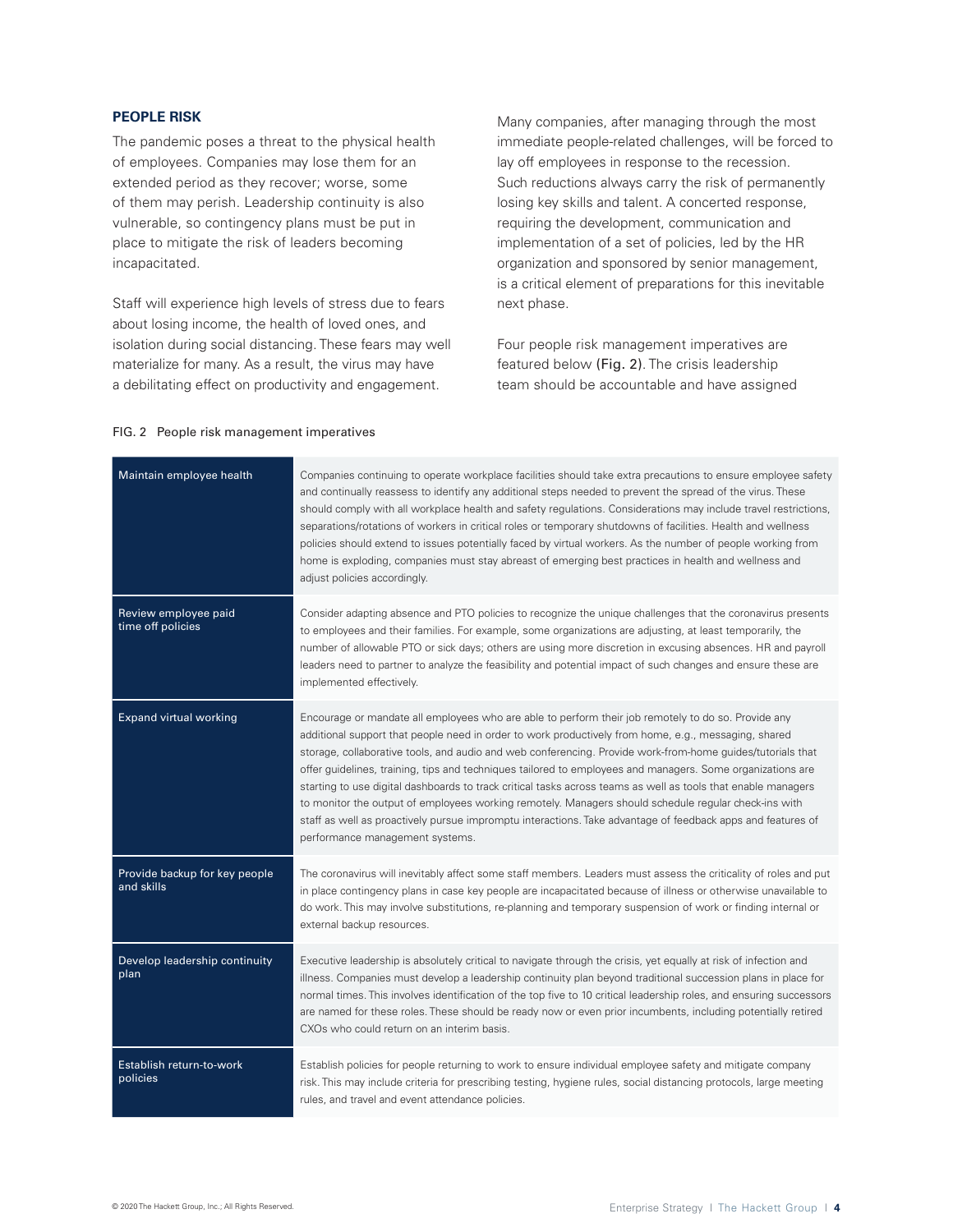responsibilities for a people risk management plan based on these imperatives, defining specific actions, implementation and status monitoring.

### **LIQUIDITY RISK**

After managing people risk during a health crisis, the top priority for companies should be managing liquidity risk – i.e., the potential for running out of cash and inability to continue operations. As cash inflows slow due to reduced sales or deteriorating payment behavior (slower payments or defaults), and while outflows (wages, supplies, capital expenditure, interest, debt payments) have lower elasticity, companies will begin

to deplete their cash reserves. Meanwhile, they may also find that short-term investments cannot be readily converted to cash because financial markets are freezing up. Worse, they may find that their short-term debt (commercial paper) cannot be rolled over, further stretching liquidity. In aggregate, current conditions present high risk for a liquidity crunch that may be prove fatal for vulnerable companies with weak balance sheets.

Six liquidity risk management imperatives are featured below (Fig. 3). The crisis leadership team should be accountable and have assigned responsibilities for

### FIG. 3 Liquidity risk management imperatives

| Adapt cash flow forecasting<br>models and processes            | Established cashflow forecasting techniques and models are suited to the needs of normal operations and<br>based on parameters representing normal conditions. These parameters - cash-on-hand, expected interest<br>payments, accounts payable and accounts receivable, must be updated frequently to reflect the unfolding<br>impact of the crisis. The cadence of forecasting processes needs to be adjusted since circumstances are<br>changing rapidly, and insight into incoming and outgoing cash should be as close to real-time as possible.<br>In addition, cash metrics (DSO, DPO) must be reviewed daily, and depending on the level of liquidity risk<br>exposure, reported to the crisis-leadership team. |
|----------------------------------------------------------------|-------------------------------------------------------------------------------------------------------------------------------------------------------------------------------------------------------------------------------------------------------------------------------------------------------------------------------------------------------------------------------------------------------------------------------------------------------------------------------------------------------------------------------------------------------------------------------------------------------------------------------------------------------------------------------------------------------------------------|
| Update working capital<br>management policies and<br>practices | Improvements to working capital can offset the deterioration of cash position due to declines in sales and<br>aging receivables. Policies and practices covering all working capital components (payables, receivables and<br>inventory) should be updated and actively managed. For example, finance should take a proactive approach<br>to collections and target invoices by value, not volume. And treasury must coordinate with AR and AP to gain<br>visibility into the end-to-end financial value chain, and maintain clear lines of accountability.                                                                                                                                                             |
| Maximize cash on hand                                          | Finance should enter into discussions with lenders and understand what - and if - lines of credit are available<br>and on what terms. Treasuries need to also review the excess cash investment portfolio, shorten its duration<br>and explore opportunities to convert short-term assets (e.g., T-bills, MMFs) into cash. In addition, depending<br>on industry, finance needs to explore access to potential government aid, including emergency borrowing<br>facilities.                                                                                                                                                                                                                                             |
| Review capital and operating<br>expenditure                    | All cross-enterprise capital and operational expenses need to be reviewed and approved at the leadership<br>level. Short-term expenditures should be triaged based on their immediate impact on the company's liquidity<br>position. In-flight medium- to longer-term projects must be evaluated based on a payback time and strategic<br>value, because stopping some projects now could undermine the company's longer-term sustainability.<br>Further, finance must understand the legal and monetary implications of terminating contractual obligations.                                                                                                                                                           |
| Develop liquidity crisis<br>contingency plans                  | Many U.S. companies entered the crisis in a highly leveraged position. Now, with sales plummeting sales<br>and operations disrupted, they may not have enough cash on hand to fund operations and payroll for longer<br>than a few weeks or months. These companies should immediately develop liquidity-crisis contingency plans.<br>Though painful, options to be considered include drastic and rapid downsizing, default, deferred payments,<br>accessing emergency funding from new government sources, and asset sales.                                                                                                                                                                                           |
| Implement rigid cost-control<br>policies                       | Depending on the level of liquidity risk exposure, cost-control policies should be implemented. The higher the<br>exposure, the more rigorous the policies must be. Non-essential spending, including T&E, should be cut first,<br>followed by salary and hiring freezes. Immediate downsizings and across-the-board salary cuts are typically<br>measures of last resort. These should be triggered only when the survival of the company is at stake.                                                                                                                                                                                                                                                                 |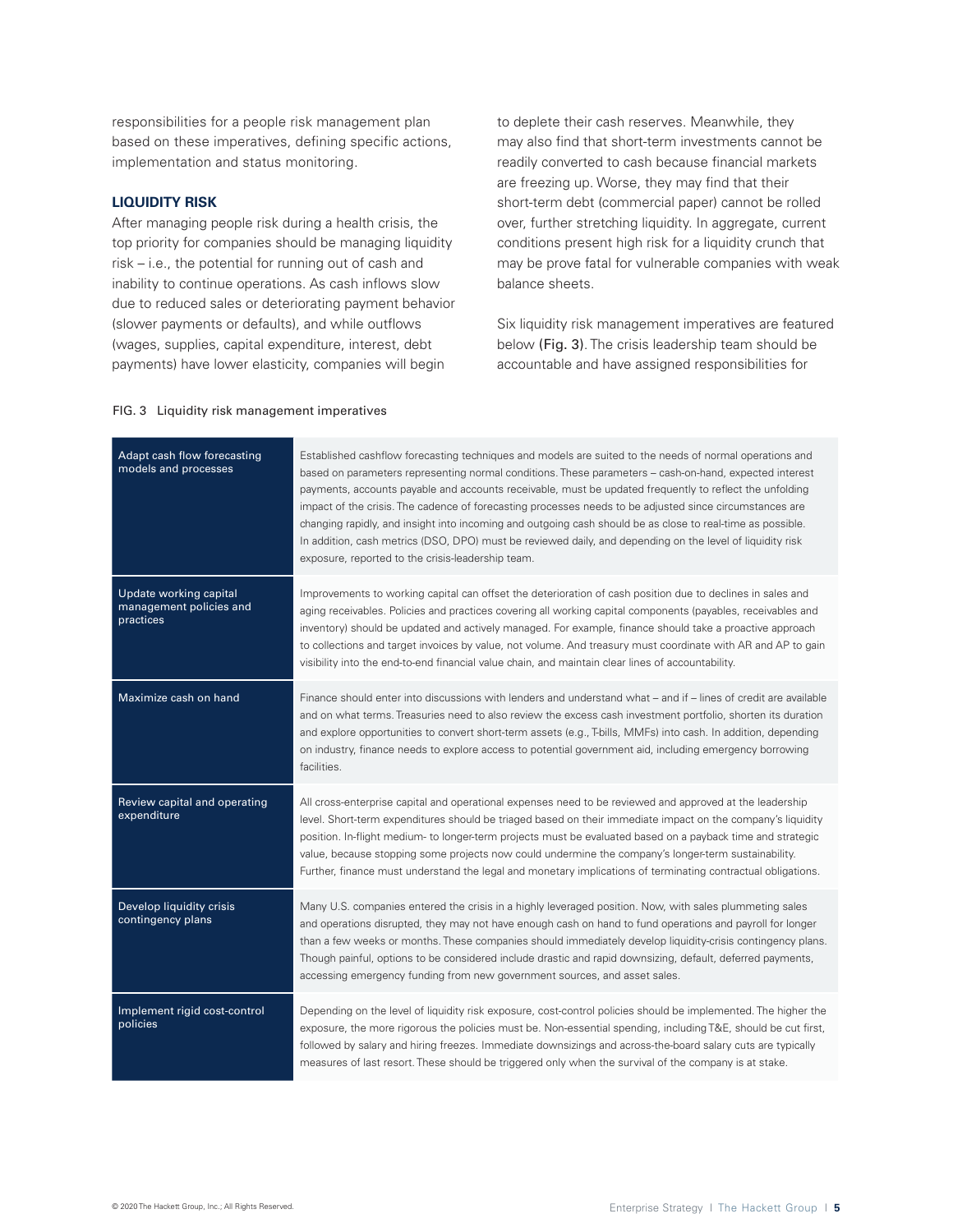a liquidity risk management plan based on these imperatives, defining specific actions, implementation and status monitoring.

#### **SUPPLY CHAIN RISK**

For Western manufacturers, the immediate supply chain impact of Covid-19 was reduced capacity or shutdowns of sources of supply located in China. As the virus expanded to other countries, other sources of supply were affected. Now, domestic supply chains are being shattered, too. As the coming recession begins to take its toll, potential bankruptcies of foreign and domestic suppliers may further increase supply chain woes. Even if supply sources remain intact or are restored, logistical headaches (e.g., transportation, warehousing) may cause problems securing supplies. Further, companies should develop contingency plans for the possibility of legal restrictions on international trading partners as global trade relations sour.

Five supply chain risk management imperatives are featured below (Fig. 4). The crisis leadership team should be accountable and have assigned responsibilities for a supply chain risk management

plan based on these imperatives, defining specific actions, implementation and status monitoring.

## **RECESSION RISK**

As of this writing, a recession is virtually certain. Firstquarter growth may well be negative; Q2 is projected to see the largest collapse in GDP growth in history, and a quick Q3 recovery is unlikely. Indeed, the stock market drop of about one-quarter between February 20 and March 27 reflects the markets' pricing-in of the impact of recession on growth and earnings.

As fear and uncertainty grip global consumers, they are expected to slash household spending. Some will run out of cash (or have already) due to layoffs. Business spending will take a hit, too, as companies cut back on investments to preserve cash. Increased government spending, tax relief and other stimulus measures will make up for some of the shortfall.

However, significant pre-crisis deficits and the high debt levels of Western governments, near-zero interest rates, and the need for unprecedented bailout spending and intervention in financial markets limit authorities' ability to respond to a recession

| Improve visibility across the<br>supply chain                         | Visibility across the extended value chain, including tier-1 and tier-2 suppliers, provides companies with a view<br>of product and component availability. A robust supplier risk management program should leverage external<br>data to understand and predict supply shortage concerns. These insights will help companies prioritize and<br>decide on responses that are both actionable and rapid.                        |
|-----------------------------------------------------------------------|--------------------------------------------------------------------------------------------------------------------------------------------------------------------------------------------------------------------------------------------------------------------------------------------------------------------------------------------------------------------------------------------------------------------------------|
| Analyze and secure supply                                             | A combination of production shutdowns, logistical constraints, and customs disruptions are creating<br>shortages across the value chain. Companies must identify and prioritize the largest issues and resolve them<br>through various tactics, including sourcing from alternative supply locations, using surge capacity, shipping via<br>alternative modes (e.g., air versus sea) and product substitutions.                |
| Upgrade supplier risk<br>monitoring processes, policies<br>and models | Companies must upgrade their supplier risk analysis and monitoring models, policies to reflect the reality<br>of structurally elevated risk, and changes in risk profiles of individual suppliers. This may include adjusting<br>weights of risk drivers such as geography, financial resilience, and level exposure to coronavirus-related risks<br>of suppliers themselves.                                                  |
| Build supply chain agility                                            | To enable recovery and to avoid future disruptions, companies should strengthen their operational agility<br>with surge capacity, process automation and optimized inventories. Structural agility initiatives will enable<br>companies to be responsive to large and longer-term market and economic issues. Key initiatives include<br>network design with multiple supply options and standardized production capabilities. |
| Adjust to demand shocks                                               | Demand shocks are already making previous financial and operational plans obsolete. It is imperative for<br>companies to define a realistic set of demand scenarios and plan operations adjustments to maintain<br>financial and operational viability. These include SG&A cost modifications as well as structural changes (e.g.,<br>manufacturing footprint, contract manufacturing and alternative distribution channels).  |

#### FIG. 4 Supply chain risk management imperatives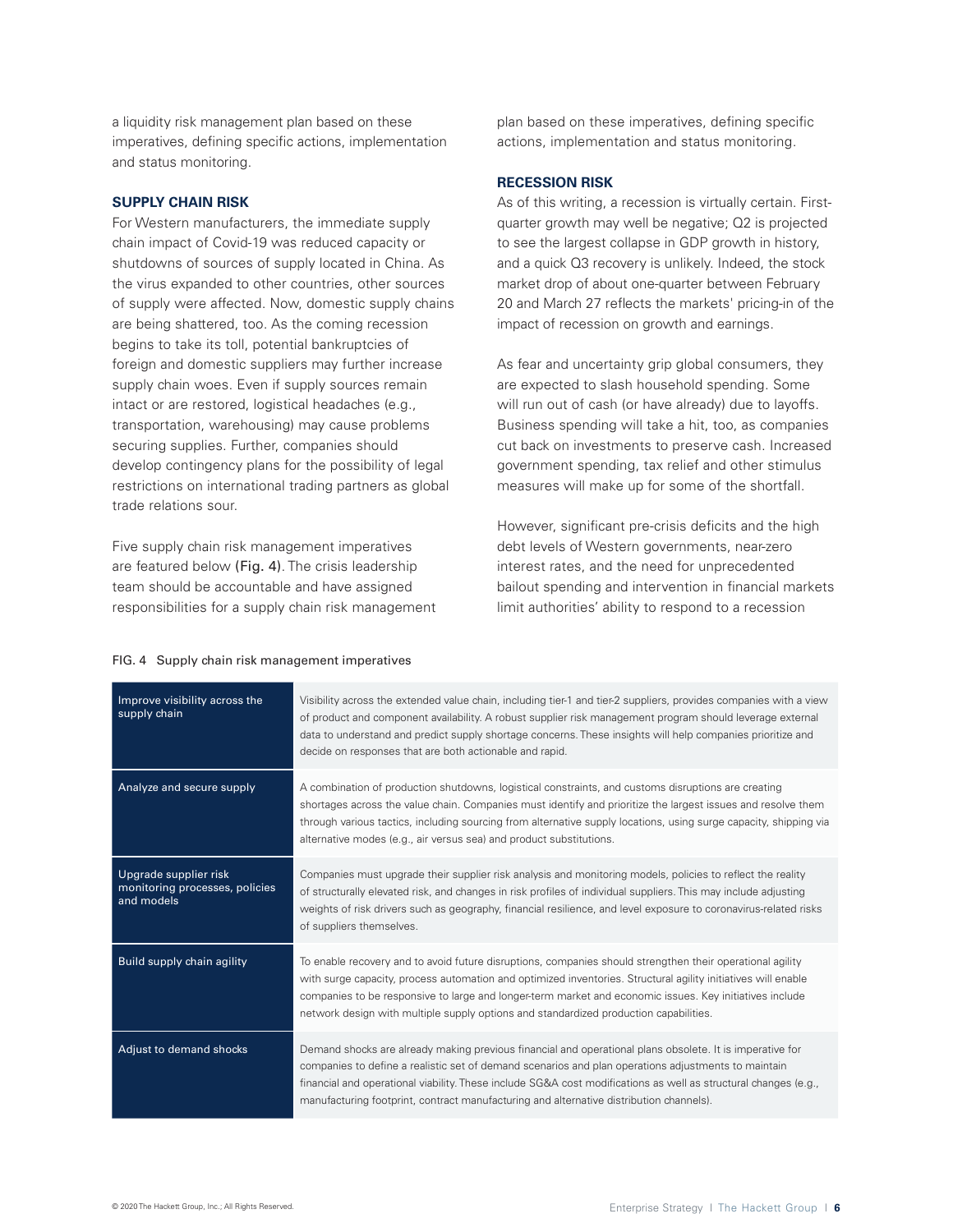with effective fiscal or monetary policy. Meanwhile, American corporations are carrying about \$10 trillion of debt on their balance sheets. Over half of this is classified as junk, or non-investment grade. (By contrast, during the 2008-9 financial crisis, companies held \$2 trillion in corporate debt, 30% of which was junk-rated.) This level of debt poses a major risk to financial markets.

In conclusion, global economies are in uncharted territory. There is still the remote possibility of a quick economic recovery, but a worst-case scenario of a deep, prolonged recession is more likely. Companies must closely monitor economic conditions and update their recession response scenarios, budgets and contingency plans accordingly.

Five recession risk management imperatives are featured below (Fig. 5). The crisis leadership team should be accountable and have assigned responsibilities for a recession risk management plan based on these imperatives, defining specific actions, implementation and status monitoring.

## **BUSINESS CONTINUITY RISK**

Combined, the perfect storm of people-related, liquidity, supply chain and recession risk brings the propect of disruption of day-to-day company operations. While companies all have business continuity plans, few could have anticipated the chain of events triggered by the Covid-19 outbreak. Therefore, as part of an integrated crisis response, business continuity plans must be updated to account for the various scenarios that underpin the types of risk discussed in previous pages.

Four business continuity risk management imperatives are featured below (Fig. 6). The crisis leadership team should be accountable and have assigned responsibilities for a business continuity risk management plan based on these imperatives, defining specific actions, implementation and status monitoring.

| Develop or update recession<br>scenarios, contingency plans<br>and triggers | Companies must translate or update the confluence of risks and disruptors into new, worst-case recession<br>scenarios relevant for their industry, including definition of trigger points. These scenarios are the basis for<br>adjusting financial budgets, operating plans, cost takeout initiatives and strategic investment plans. The crisis<br>leadership team should be accountable for developing the scenarios.                                                                                                                                                                                                                                                                                                                   |
|-----------------------------------------------------------------------------|--------------------------------------------------------------------------------------------------------------------------------------------------------------------------------------------------------------------------------------------------------------------------------------------------------------------------------------------------------------------------------------------------------------------------------------------------------------------------------------------------------------------------------------------------------------------------------------------------------------------------------------------------------------------------------------------------------------------------------------------|
| Adapt planning models and<br>processes (financial<br>forecasting, S&OP)     | Existing planning models and processes must be updated for the extreme uncertainty about demand<br>conditions, financial constraints and supply chain risks. Planning cycles should be compressed and allow for<br>event-based re-planning, while decision-making should be simplified and accelerated. Planning inputs must<br>be narrowed to critical elements, such as inventory, sales and shipment, and planners must get comfortable<br>with best-guess assumptions when complete information is unavailable. These should include the effect of<br>an X-percent drop in sales and currency-risk impacts on earnings. Moving forward, scenario-based forecasts<br>should drive decisions, not static and no-longer-relevant budgets. |
| Update cost takeout plans                                                   | Existing cost takeout plans should be updated and tied to recession scenarios. All non-essential spend must<br>be reviewed, including T&E, open positions, non-strategic projects and labor-related inputs.                                                                                                                                                                                                                                                                                                                                                                                                                                                                                                                                |
| Cut cost intelligently                                                      | In recessionary periods, there is a tendency to slash cost through company-wide reductions in operating<br>budgets and headcount. Given the depth of the economic decline currently anticipated, such measures will be<br>necessary. However, arbitrary cost cuts can undermine the company's ability to innovate and compete in the<br>longer term. In particular, staff cuts need to be deliberate and based on solid analysis of criticality and value of<br>talent. Finance organizations must work closely with business and functional leaders to make cost-reduction<br>decisions based on analysis of short- and longer-term risks and benefits.                                                                                   |
| Review and update strategic<br>investment plans                             | Companies must update strategic investment plans and develop scenarios tied to their various recession<br>scenarios. Over the middle and long term, these scenarios may have a political dimension as the fallout for<br>international commercial relations becomes clearer. In the short and near term, the scenarios should be driven<br>by the need to ensure the financial health of the company.                                                                                                                                                                                                                                                                                                                                      |

#### FIG. 5 Recession risk management imperatives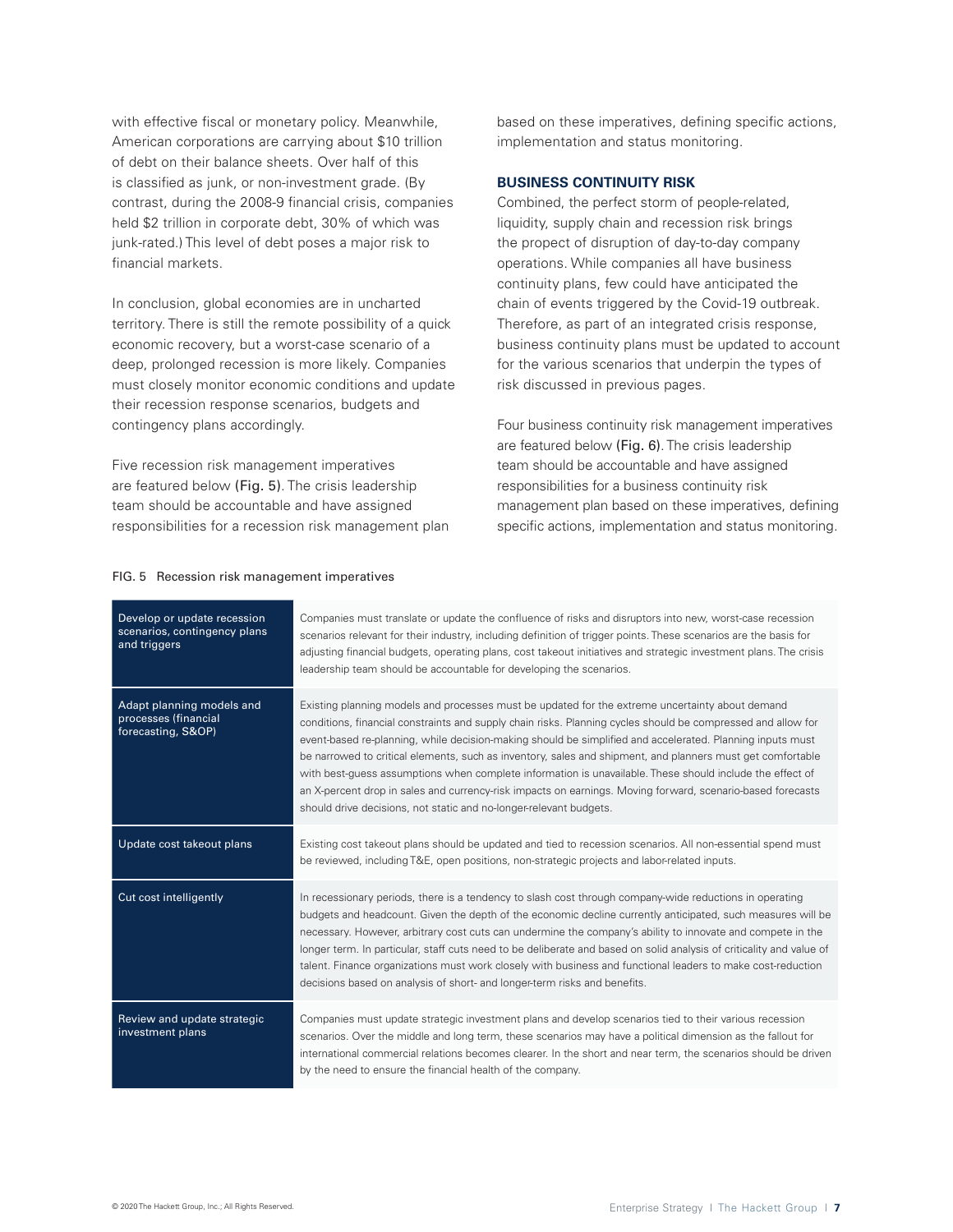#### FIG. 6 Business continuity risk management imperatives

| Fortify infrastructure                       | Beyond a rapid response to provide home workers with bandwidth, capacity and reliable connectivity to<br>ensure productivity, companies must consider the longer-term demands on the technology infrastructure<br>and the IT function. Efforts and investments must be reprioritized. The focus should be on fortifying the<br>infrastructure to sustain a remote workforce and virtual collaboration over a period of time – possibly even<br>indefinitely – as operating models shift to new, post-pandemic norms. Platforms for core applications and data<br>should move to cloud and adoption of infrastructure-as-a-service should be sped up to improve agility and<br>scalability. Manual tasks in critical business processes should be eliminated with smart automation tools such<br>as cognitive and robotic process automation. |
|----------------------------------------------|----------------------------------------------------------------------------------------------------------------------------------------------------------------------------------------------------------------------------------------------------------------------------------------------------------------------------------------------------------------------------------------------------------------------------------------------------------------------------------------------------------------------------------------------------------------------------------------------------------------------------------------------------------------------------------------------------------------------------------------------------------------------------------------------------------------------------------------------|
| Ensure business services<br>continuity       | Companies must ensure continuity of business support services, including those provided by global business<br>services organizations. Offshore service delivery centers are subject to local conditions and policy responses,<br>and associated business continuity risk must be assessed and mitigated. Crisis leadership must have direct<br>visibility of this risk, which may be significant due to the unique global nature of the crisis.                                                                                                                                                                                                                                                                                                                                                                                              |
| Update disaster recovery plan                | Maintaining other critical services such as an IT service desk, payroll operations, financial close, and<br>statutory reporting and legal compliance without disruption is imperative. C-suite leaders of business services<br>functions must be represented on the crisis leadership team and made accountable for up-to-date plans for<br>continuity of service delivery within their function.                                                                                                                                                                                                                                                                                                                                                                                                                                            |
| Assess and mitigate BPO/ITO<br>risk exposure | Restrictions on the physical movement of people and service levels of disaster-recovery service providers may<br>compromise existing DR plans. Further, the dramatic overnight shift to remote work may create conditions<br>not accounted for in existing DR plan. IT organizations must update that plan to reflect new conditions (in<br>collaboration with their DR service providers, if needed).                                                                                                                                                                                                                                                                                                                                                                                                                                       |

#### **CONCLUSION**

Uncertainty about the spread of the coronavirus globally, infection rates, mortality rates, government responses, duration of the pandemic and its economic repercussions is high and presents unprecedented leadership challenges. Rendering the situation especially challenging is the confluence of concurrent disruptors: supply, demand, access to financing and talent are all at risk.

There is no tried-and-true contingency or business continuity plan for this previously unheard-of set of circumstances. Some companies will fail because of poor crisis leadership, lack of operational agility, weak balance sheets, or forces beyond their control. Others will weather the storm, and come out even stronger for precisely the opposite reasons: strong leadership, operational agility, strong balance sheets and forces working in their favor.

Regardless, no one knows how the future will unfold, making the ability to adapt and respond to volatile conditions of critical importance. As crisis conditions relax, companies must shift into recession-response mode. Depending on its duration and severity, they may need to invoke their updated business continuity plans.

Over the longer term, business strategies must be revised to reflect new, permanent changes in business conditions. These may benefit some industries while hurting others. However, within each industry the companies that adapt the best to the changes will thrive, and may even end up with opportunities to acquire competitors battered by the crisis.

Through these changes, companies must manage talent, stay attuned to evolving client needs, gauge political and public sentiment, and respond to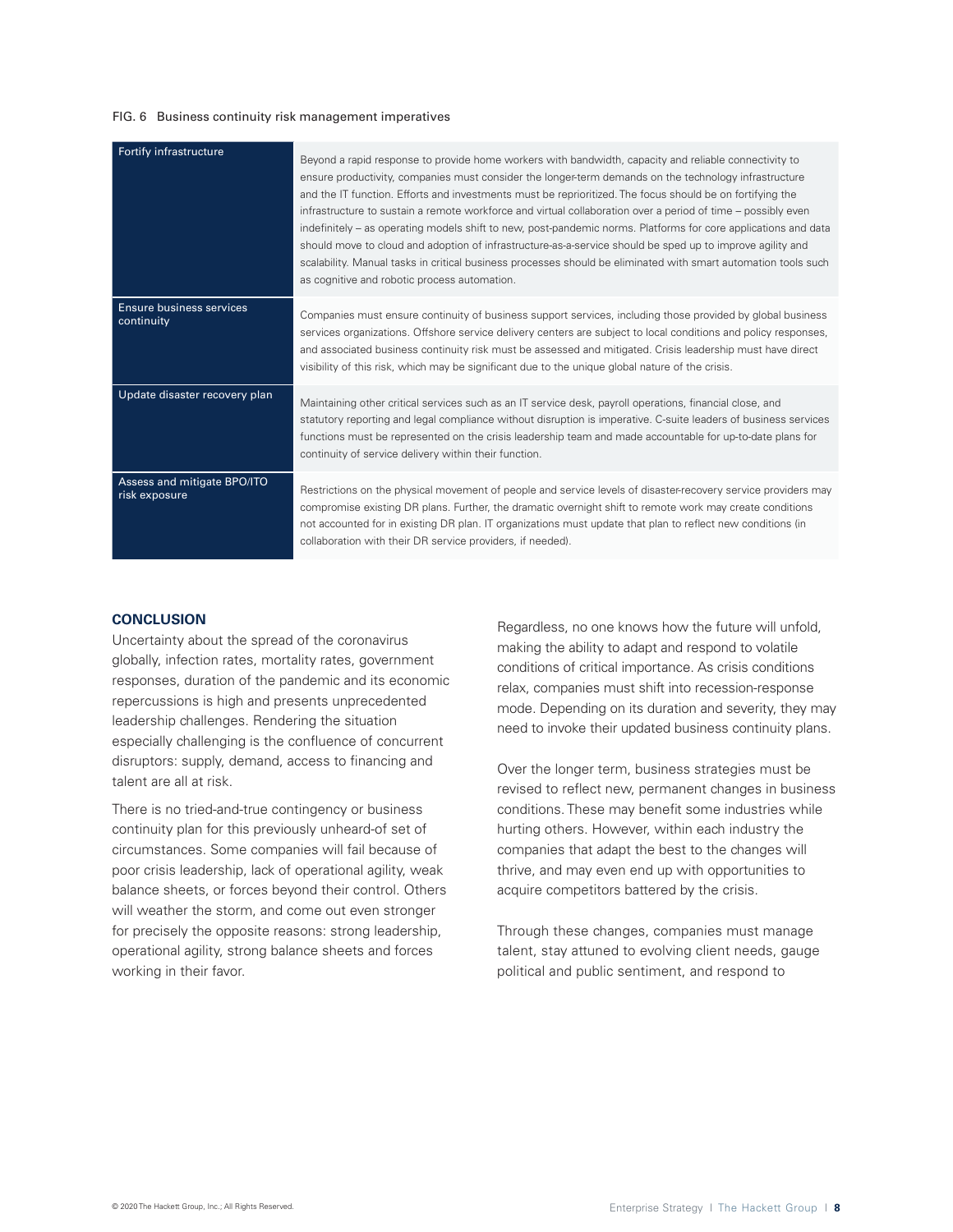regulatory changes. Under such conditions, the ability to make rational decisions fast and execute swiftly is key. This requires using analytical frameworks, flexible forecasting and scenario planning capability, and effective cross-functional collaboration and governance. Companies should use the decomposition and structured analysis of business risks presented in this report to develop and execute their response to the coronavirus crisis.

# **RELATED RESEARCH**

Finance Coronavirus Response Guide – Release 1.0 HR Coronavirus Response Guide – Release 1.0 Supply Chain Coronavirus Response Guide – Release 1.0 IT Coronavirus Response Guide – Release 1.0 GBS Coronavirus Response Guide – Release 1.0 2020 Disrupted: Five Essential Actions to Take Now How HR Can Rapidly Enable Productive Remote Working Preparing the Company for Economic Volatility (A finance perspective) Preparing the Company for Extreme Economic Volatility (A procurement perspective) Initial Lessons for IT From the Coronavirus Crisis External Shocks Forcing Finance Agility Improvements A Strategic Approach to Managing Liquidity Agility: The Key to Surviving Recession and Digital Disruption